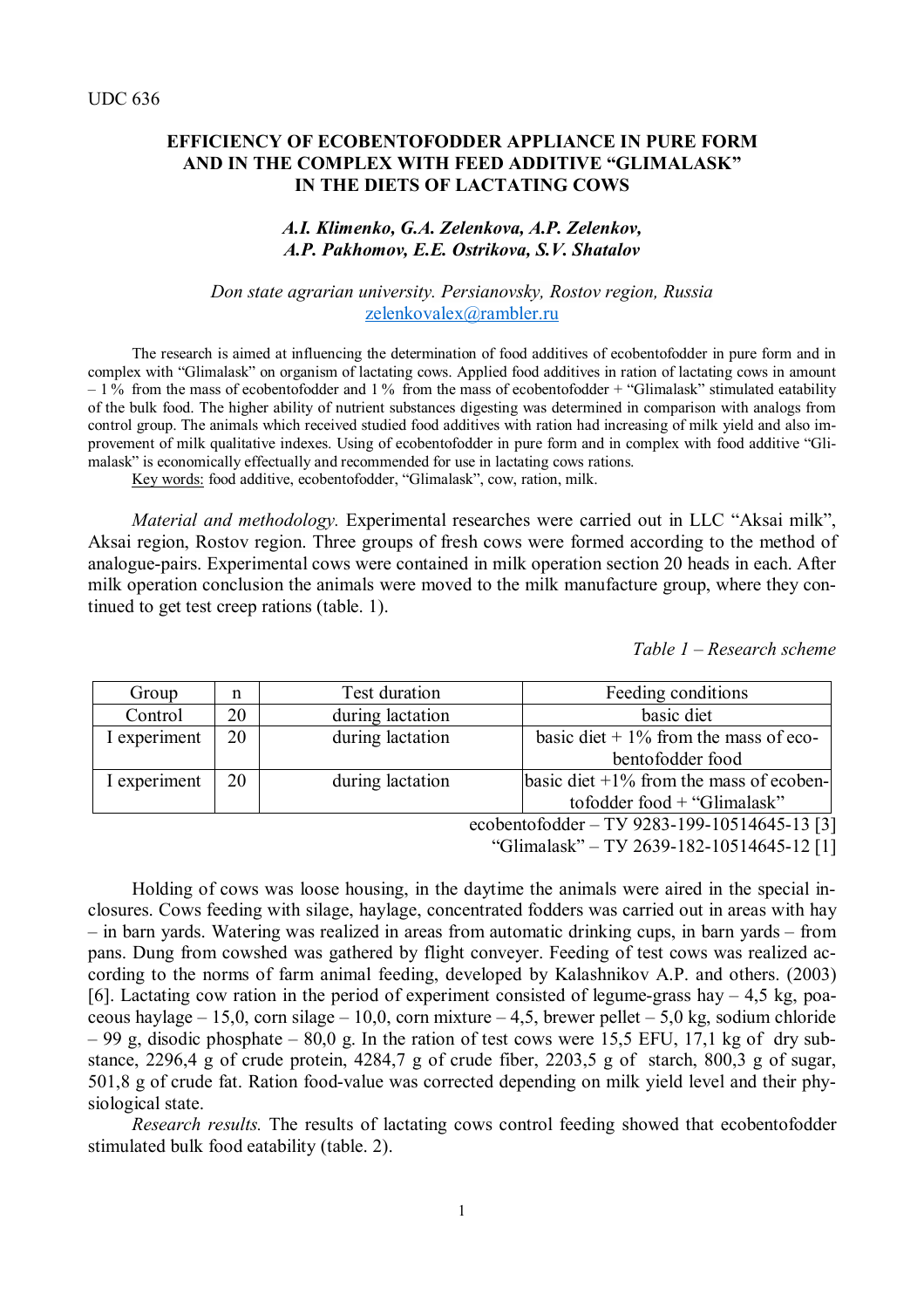| Index                        | Group                    |              |               |  |
|------------------------------|--------------------------|--------------|---------------|--|
|                              | control                  | I experiment | II experiment |  |
| Legume-grass hay             | 1372,6                   | 1400,1       | 1411,6        |  |
| Poaceous haylage             | 4642,1                   | 4786,0       | 4812,4        |  |
| Corn silage                  | 2857,8                   | 2923,5       | 2946,4        |  |
| Corn mixture                 | 1464,2                   | 1464,2       | 1464,2        |  |
| Brewer pellet                | 1555,7                   | 1555,7       | 1555,7        |  |
| Sodium chloride              | 33,6                     | 33,6         | 33,6          |  |
| Disodic phosphate            | 27,4                     | 27,4         | 27,4          |  |
| Food additive ecobentofodder |                          | 8,4          |               |  |
| Ecobentofodder + "Glimalask" | $\overline{\phantom{0}}$ |              | 8,4           |  |
| The ration contained:        |                          |              |               |  |
| <b>EFU</b>                   | 4666,5                   | 4745,8       | 4755,2        |  |
| Exchange energy, MJoule      | 44665,1                  | 47458,3      | 47552,6       |  |
| Dry substance                | 5167,7                   | 5283,7       | 5355,8        |  |
| Crude protein                | 672,5                    | 693,9        | 698,4         |  |
| Crude fiber                  | 1220,0                   | 1257,7       | 1272,2        |  |
| <b>Starch</b>                | 671,0                    | 686,9        | 691,0         |  |
| Sugar                        | 250,1                    | 257,4        | 260,1         |  |
| Crude fat                    | 146,4                    | 149,1        | 152,0         |  |
| Calcium                      | 36,6                     | 27,6         | 26,7          |  |
| Phosphorus                   | $\overline{24,4}$        | 16,8         | 16,3          |  |
| Magnesium                    | 9,15                     | 6,0          | 5,8           |  |
| Kalium                       | 79,3                     | 54,9         | 54,1          |  |
| Gray                         | 9,4                      | 6,9          | 6,7           |  |
| Ferrum, g                    | 1354,2                   | 958,4        | 940,2         |  |
| Cuprum, g                    | 67,1                     | 46,0         | 45,6          |  |
| Manganese, g                 | 305,0                    | 217,1        | 213,4         |  |
| Iodine, g                    | 1,52                     | 0,99         | 0,98          |  |
| Carotene, g                  | 195,2                    | 138,9        | 138,0         |  |

# *Table 2 – Actual intake of fodders and nutrient materials for lactation (per capita), kg by test cows*

Thus, cows of I and II experienced groups in comparison with analogue from control ate legume-grass hay more on 2,00 and 2,85%, poaceous haylage – on 3,10 and 3,67%, corn silage – on 2,3 and 3,10%. For 305 days of lactation food consumption EFU by cows, which took ecobentofodder with ration, was higher than analogs from control, on 1,7 and 1,9%, dry substance – on 2,21and 3,60%, crude protein – on 3,19 and 3,86%. Analogous regularity is also determinated according to consumption of energy, cellulose, starch, macro and microelements.

To expose the influence of ecobentofodder on the character of ration nutrient materials digestibility we conducted physiological experiments. In the performance of physiological experiment the animals were given farm ration. The ration of the experimental animals was consisted of 4,0 kg of legume-grass hay, 15,0 kg of poaceous haylage, 10,0 kg of corn silage, 4,5 kg of corn mixture, 5,0 kg of brewer pellet and necessary mineral creep rations.

In the course of researches it was determined that bulk food eatability of the animals received ecobentofodder as in pure form so in combination with food additive "Glimalask" was more intense. However, the cows of I and II experienced groups in comparison with analogs from control consumed more dry substance on 1,31 and 1,97%, organic matter – on 1,31 and 1,97%, protein – on 1,47 and 3,54%, fat – on 1,75 and 3,08%, cellulose – on 0,71 and 0,93%, NFE – on 0,52 and 0,75%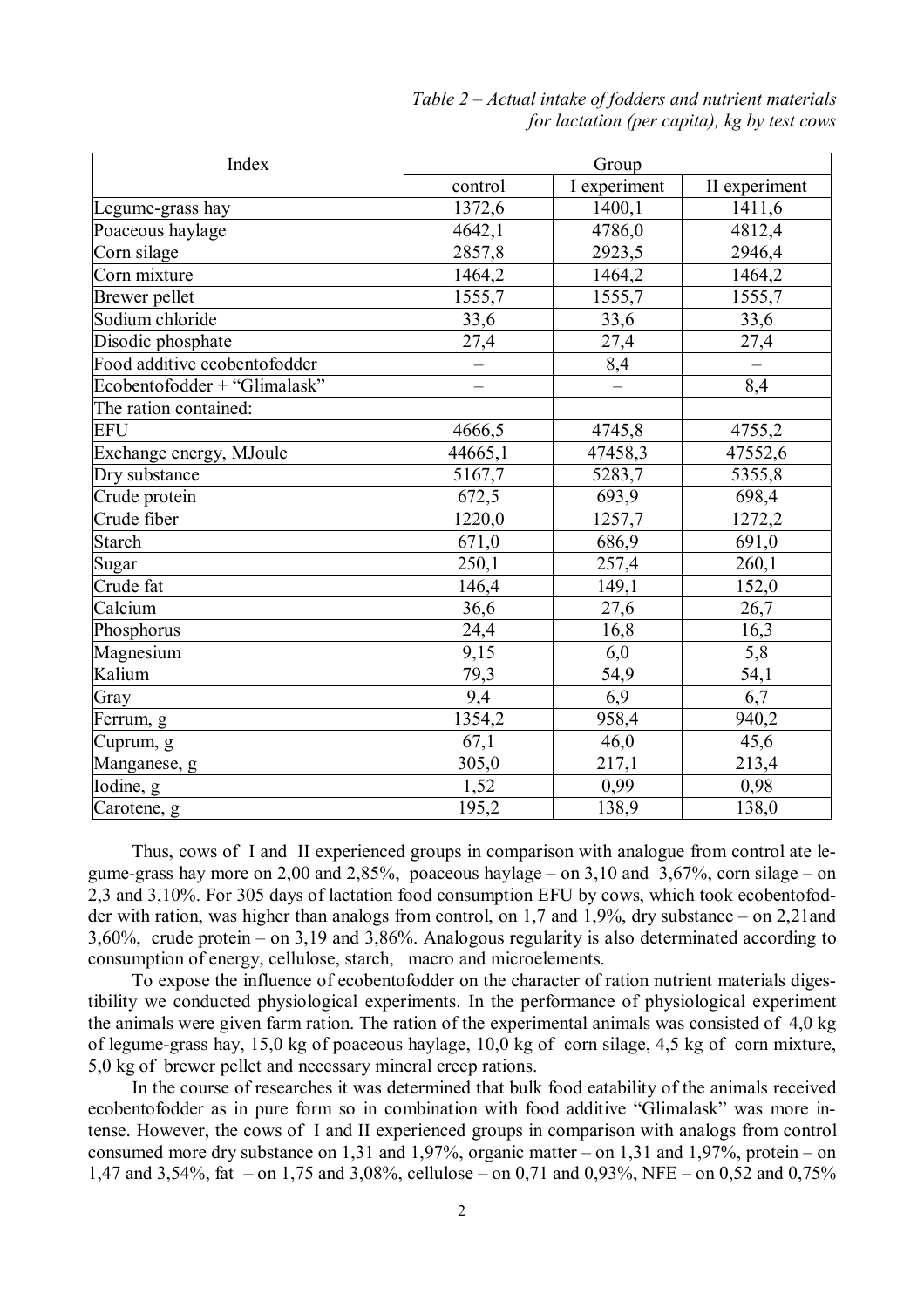(table. 3).

| Index          | Group             |                    |                    |
|----------------|-------------------|--------------------|--------------------|
|                | control           | I experiment       | II experiment      |
| Dry substance  | 16951,9±19,11     | 17172,9±20,07      | 17284,9±17,37      |
| Organic matter | $15906,1\pm18,46$ | $16108,2\pm 19,84$ | $16213,2\pm 18,11$ |
| Protein        | $2231,6\pm 13,91$ | $2264,4\pm21,60$   | 2310,6±12,75       |
| Fat            | $491,5 \pm 21,82$ | $500,1 \pm 19,60$  | $506,6 \pm 11,30$  |
| Fiber          | $4149,2\pm 17,57$ | $4178,6 \pm 16,96$ | $4187,5 \pm 17,04$ |
| NFE            | 8864, 8±14, 79    | $8910,3\pm 15,61$  | $8931,2\pm 14,83$  |

*Table 3 – Nutrient materials daily intake, g*

The animals consumed ecobentofodder as in pure form so with food additive "Glimalask" have higher ability for nutrient materials digestion in comparison with analogs. The cows from the experient groups digested more dry substance than analogs from control group on  $3.76$  (P<0.01) and 5,05% (P<0,01), organic substance – on 3,60 (P<0,01) and 5,50% (P<0,01), protein – on 2,44  $(P<0.05)$  and 5,19% (P $< 0.05$ ), fat – on 3,20 (P $< 0.05$ ) and 5,49%, cellulose – on 2,52 and 4,14%, NFE – on 3,09 (P<0,001) and 4,84% (P<0,01) (table. 4).

*Table 4 – Digestibility of nutrient substance for 24 hours, g*

| Index             | Group               |                    |                    |
|-------------------|---------------------|--------------------|--------------------|
|                   | control             | I experiment       | II experiment      |
| Dry substance     | $11205,2\pm 18,48$  | $11626,0\pm 19,20$ | $11771,0\pm17,63$  |
| Organic substance | $10573,6 \pm 17,64$ | 10953,6±18,82      | $11154,7\pm 18,11$ |
| Crude protein     | $1410,3\pm3,07$     | $1444,7\pm3,58$    | 1483,4±2,94        |
| Crude fat         | $318,9\pm1,61$      | $329,1 \pm 1,85$   | $336,4\pm1,89$     |
| Fiber             | $2082,9\pm 5,68$    | $2135,3\pm4,11$    | $2189,1\pm4,60$    |
| <b>NFE</b>        | 5895,1±10,70        | $6076,8 \pm 11,35$ | $6180,4\pm11,42$   |

In connexion with higher consumption and better digestibility of nutrient substances the experienced group cows had higher coefficients of digestibility. The animals consumed ecobentofodder had higher coefficients of dry substance digestibility than analogs from control group, on1,6 (P<0,05) and 2,0% (P<0,05), organic substance – on 1,5 (P<0,01) and 2,3% (P<0,05), crude protein – on 1,5 (P<0,05) and 1,9% (P<0,05), crude fat – on 1,3 and 1,9% (P<0,05), crude fiber – on 0,9 and 1,6% (P<0,05), NFE – on 1,7 (P<0,05) and 2,7% (P<0,01).

In addition the cows from the II experiment group, consuming ecobentofodder in complex with food additive "Glimalask", had higher nutrient substance digestibility coefficients than analogs from the I experiment group, accordingly on  $0.4$ ;  $0.8$ ;  $0.4$ ;  $0.6$ ;  $0.7$  and  $1.0\%$  (table. 5).

| Table $5$ – Nutrient substances digestibility coefficients, $\%$ |
|------------------------------------------------------------------|
|------------------------------------------------------------------|

| Index             | Group         |                 |                 |
|-------------------|---------------|-----------------|-----------------|
|                   | control       | I experiment    | II experiment   |
| Dry substance     | $66,1\pm0,48$ | $67,7\pm0,34$   | $68,1\pm0,37$   |
| Organic substance | $66,5\pm0,30$ | $68,0\pm0,49$   | $68,8 \pm 0,50$ |
| Crude protein     | $62,3\pm0,42$ | $63,8 \pm 0,32$ | $64,2\pm0,39$   |
| Crude fat         | $64,5\pm0,53$ | $65,8 \pm 0,40$ | $66,4\pm0,37$   |
| Crude fiber       | $50,2\pm0,48$ | $51,1\pm0,38$   | $51,8 \pm 0,26$ |
| <b>NFE</b>        | $66,5\pm0,34$ | $68,2\pm0,51$   | $69,2\pm0,48$   |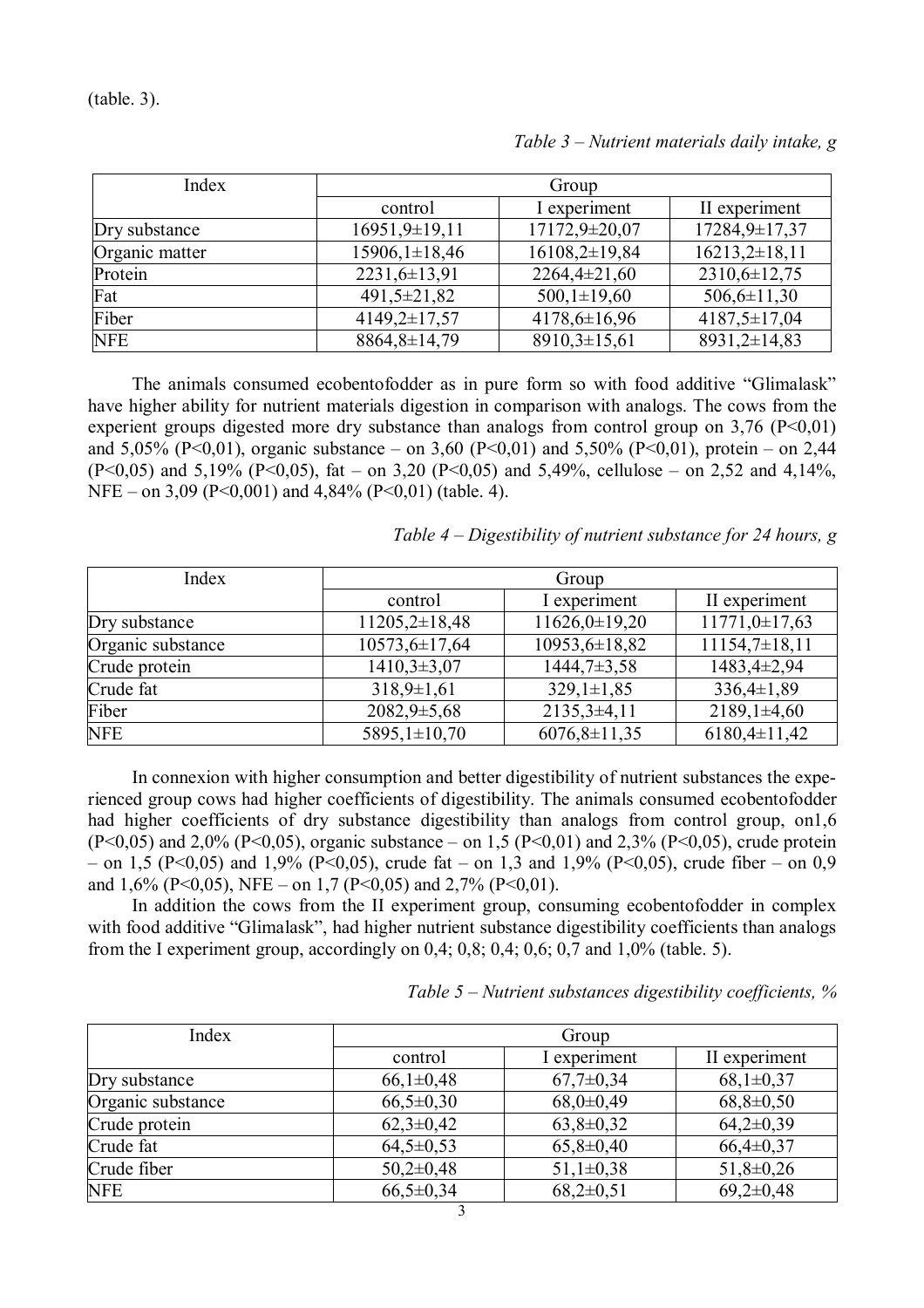Consequently, including of ecobentofodder into the ration of lactate cows positively influenced on digestibility of rations nutrient substances. More significant increasing of nutrient substances digesting indexes were observed at the animals, consumed ecobentofodder in a complex with food additive "Glimalask".

As it is known, nitrogen balance in the animal organism may be the important index of nutrient metabolism. Thus, the cows of I and II experiment groups at an average took more nitrogen for 24 hours, than analogs from control on 5,2 g or  $1,46\%$ , and 18,0 g, or 5,04% (P<0,01). The cows of I and II experiment groups digested more nitrogen accordingly on 8,4 g , or 3,73% (P<0,05), and 17,9 g, or 7,94% (P<0,01) (table. 6).

| Index                       |                               | Group            |                  |  |  |
|-----------------------------|-------------------------------|------------------|------------------|--|--|
|                             | control                       | I experiment     | II experiment    |  |  |
| Accepted with fodder        | $357,1 \pm 1,82$              | $362,3 \pm 2,04$ | $375,1 \pm 1,97$ |  |  |
| <b>Excreted with faeces</b> | $131,5 \pm 1,48$              | $128,3 \pm 1,71$ | $131,6 \pm 0,66$ |  |  |
| Digested                    | $225,6 \pm 1,90$              | $234,0\pm2,18$   | $243,5 \pm 1,63$ |  |  |
| Excreted: with stale        | $141,0 \pm 1,53$              | $144,9 \pm 1,75$ | $149,4\pm2,03$   |  |  |
| with milk                   | $77,2\pm0,68$                 | $80,5\pm0,51$    | $83,8 \pm 0,46$  |  |  |
| Saved in a body             | $7,4\pm0,19$                  | $8,6\pm0,16$     | $10,3\pm0,21$    |  |  |
|                             | Used for milk manufacture, %: |                  |                  |  |  |
| From accepted               | 21,6                          | 22,2             | 22,3             |  |  |
| From digested               | 34,2                          | 34,4             | 34,4             |  |  |
|                             | Used in a whole, %:           |                  |                  |  |  |
| From accepted               | 23,7                          | 24,6             | 25,1             |  |  |
| From digested               | 37,5                          | 38,1             | 38,7             |  |  |

*Table 6 – Nitrogen balance in the organism experiment groups, g*

The animals which consumed ecobentofodder in pure form and in a complex with food additive "Glimalask", excreted with stale more nitrogen, than analogs from control group, on 3,9 g, or 2,77%, and 8,4 g, or 5,96% (Р<0,05), with milk – on 3,3 g, or 4,28% (Р<0,05), and 6,6 g, or 8,55% (Р<0,01). In a whole the cows of experiment groups excreted more nitrogen, than analogs from control group, on 7,2 g, or 3,30% (P<0,001), and 15,0 g, or 6,88% (P<0,001). Consequently, nitrogen balance in the organism of the experiment cows was positive. Thus, usage of nitrogen on synthesis of milk by the cows of I and II experiment groups in comparison with control was higher from approved on 0,6 and 0,7%, from digested – on 0,2 and 0,2%. In a whole the cows from experiment groups in comparison with control used more nitrogen from accepted on 0,9 and 1,4%, from digested – on  $0,6$  and  $1,2\%$ .

Therefore, the food additives under study contributed to activation of nitrogen usage in the organism of experiment group cows. Mineral substance deficit metabolism of which is closely connected in the organism of animals induces decrease of their productivity, natural resistibility. Thus, mineral elements, coming into organism with fodder, contribute to synthesis of milk and influence on reproductive functions. It should be noted that such mineral elements as calcium and phosphorus compose the most significant weight fraction in the organism of cows.

The results of our researches showed that the cows consumed ecobentofodder with ration ate more coarse and succulent fodders. Herewith, the cows of I and II experiment groups received more calcium than analogs from control group, accordingly on 6,2 g, or 5,04% (P<0,05), and 7,3 g, or 6,17% (P<0,05).

In the process of fodder digestion the organism of cows excreted calcium with faeces accordingly by groups from 80,8 to 82,6 g. It is established that the cows which consumed ecobentofodder with ration in pure form and in a complex with food additive "Glimalask", digested more of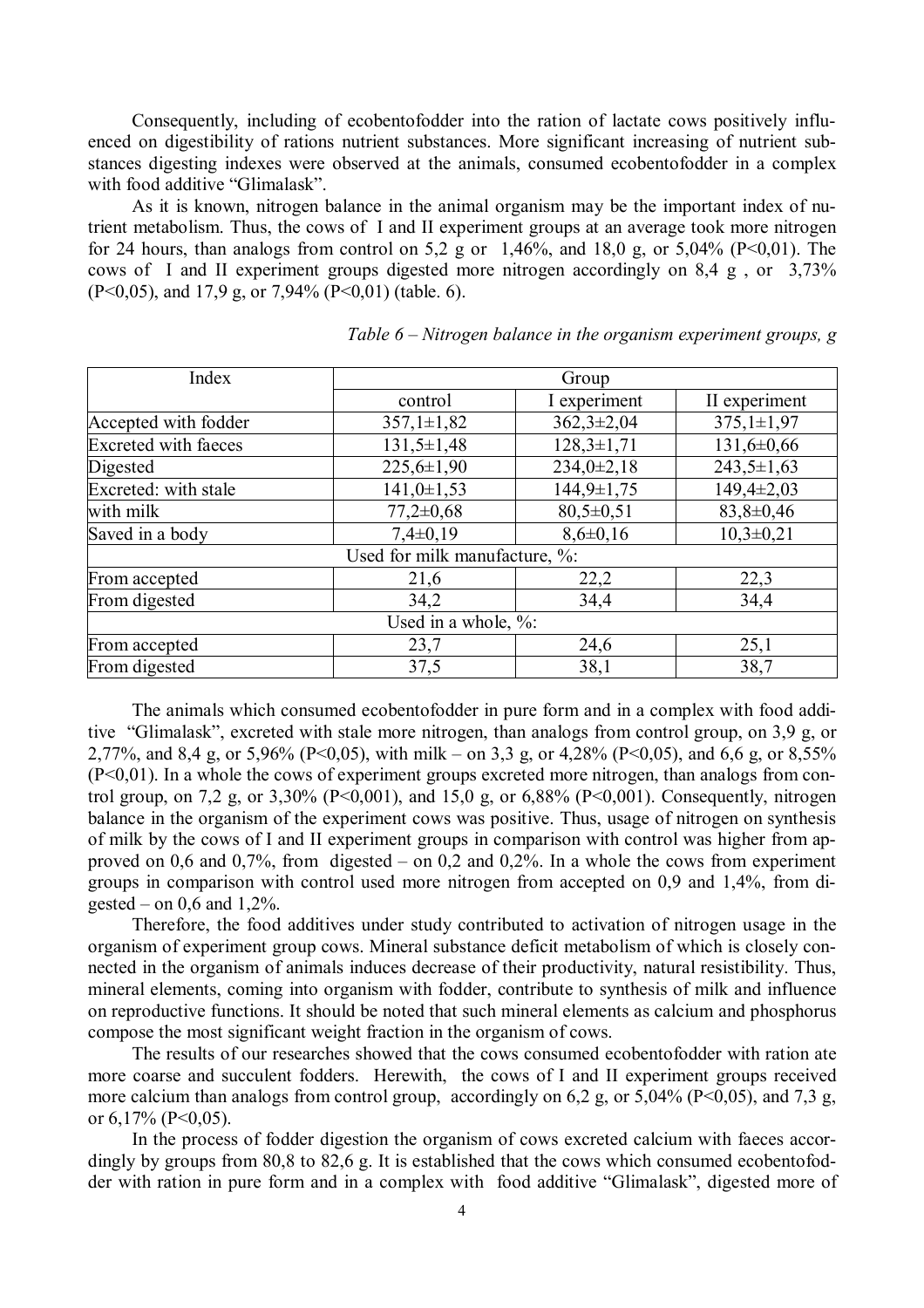this microelement in comparison with analogs from control group on 4.8 g, or 12,8% (P<0,01), and 5,5 g, or 14,6% (Р<0,01). Herewith, the organism of experiment group cows excreted more calcium with milk in comparison with analogs accordingly on 4,8 g, or 16,1% ( $P<0,01$ ), and 5,5 g, or 18,5% (Р<0,001) that is apparently connected with higher milk yields in these groups (table. 7).

| Index                          | Group           |                  |                     |
|--------------------------------|-----------------|------------------|---------------------|
|                                | control         | I experiment     | <b>IIexperiment</b> |
| Accepted with fodder, g        | $118,4\pm1,67$  | $124,6 \pm 1,45$ | $125,7\pm1,38$      |
| Excreted with faeces, g        | $80,8\pm1,52$   | $82,2\pm1,40$    | $82,6 \pm 1,23$     |
| Digested, g                    | $37,6 \pm 0.51$ | $42,4\pm0,46$    | $43,1\pm0,58$       |
| Excreted, g: with stale        | $3,8\pm0.02$    | $3,7\pm0.03$     | $3,4\pm0,01$        |
| with milk                      | $29,8 \pm 0,48$ | $34,6 \pm 0,51$  | $35,3\pm0,36$       |
| Saved in a body, g             | $4,0\pm0,02$    | $4,1\pm0,04$     | $4,4\pm0,02$        |
| Used for milk from accepted, % | $25,2\pm0,17$   | $27,8 \pm 0,14$  | $28,1\pm0,23$       |
| Used in whole from accepted, % | $29,5 \pm 0.29$ | $31,1\pm0.22$    | $31,6 \pm 0,19$     |
| Used for milk from digested, % | $79,3\pm0,11$   | $81,6 \pm 0,17$  | $81,9\pm0,14$       |
| Used in whole from digested, % | $89,9\pm0,23$   | $91,3\pm0,16$    | $92,1\pm0.25$       |

*Table 7 – Calcium balance in the organism of experimental animals*

Herewith, more calcium depositioned in the bodies of experiment cows in comparison with analogs from control group accordingly on 0,1 g, or 2,50%, and 0,4 g, or 10,0% ( $P<0,001$ ). In the result, the cows, consumed ecobentofodder with fodder as in pure form so in complex with food additive "Glimalask" used more calcium on synthesis of milk than analogs, from accepted on 2,6 and 2,9%, from digested – on 2,3 and 2,6%. In the result of researches was also established that the cows of I and II experiment groups in comparison with analogs from control group consumed more phosphorus accordingly on 4,1 g, or 5,97%, and 5,0 g, or 7,28% ( $P<0.05$ ). Lactating cows of experiment groups, received ecobentofodder and ecobentofodder in combination with food additive "Glimalask", digested more phosphorus than analogs, accordingly on 2.5 g, or 11,63% ( $P \le 0.01$ ), and  $3.1$  g, or  $14,42\%$  (P<0,001). Herewith the basic amount of digested phosphorus was excreted from the organism of cows with synthesized milk. Thus, the cows of experiment groups used more phosphorus on synthesis of milk than analogs from control group, accordingly on 2,4 g, or 17,0%  $(P<0,01)$ , and 3,0 g, or 21,28%  $(P<0,01)$  (table. 8).

| Index                                 | Group           |                 |                 |
|---------------------------------------|-----------------|-----------------|-----------------|
|                                       | control         | I experiment    | II experiment   |
| Accepted with fodder, g               | $68,7\pm1,94$   | $72,8 \pm 1,68$ | $73,7\pm1,27$   |
| Excreted with faeces, g               | $47,2 \pm 1,31$ | $48,8 \pm 1,46$ | $49,1 \pm 1,71$ |
| Digested, g                           | $21,5\pm0,29$   | $24,0\pm0,23$   | $24,6 \pm 0,28$ |
| Excreted, g: with stale               | $4,6 \pm 0,03$  | $4,3\pm0,04$    | $4,1\pm0,02$    |
| With milk                             | $14,1\pm0,39$   | $16,5\pm0,42$   | $17,1\pm0,31$   |
| Saved in a body, g                    | $2,8\pm0,01$    | $3,2\pm0,03$    | $3,4\pm0,02$    |
| Used on milk release from accepted, % | $20,5\pm1,16$   | $22,7\pm0,98$   | $23,2\pm 1,33$  |
| Used in whole from accepted, %        | $24,6 \pm 1,48$ | $27,1 \pm 1,37$ | $27,8 \pm 1,56$ |

*Table 8 – Phosphorus balance in the organism of experimental animals*

Thus, the cows of I and II experiment groups used more phosphorus on milk release from accepted on 2,2 and 2,7% and in whole in their organism more on 2,5 and 3,2% in comparison with control group. However, effect was higher in cow groups which received ecobentofodder in complex with food additive "Glimalask". The results of researches evidence on ecobentofodder positive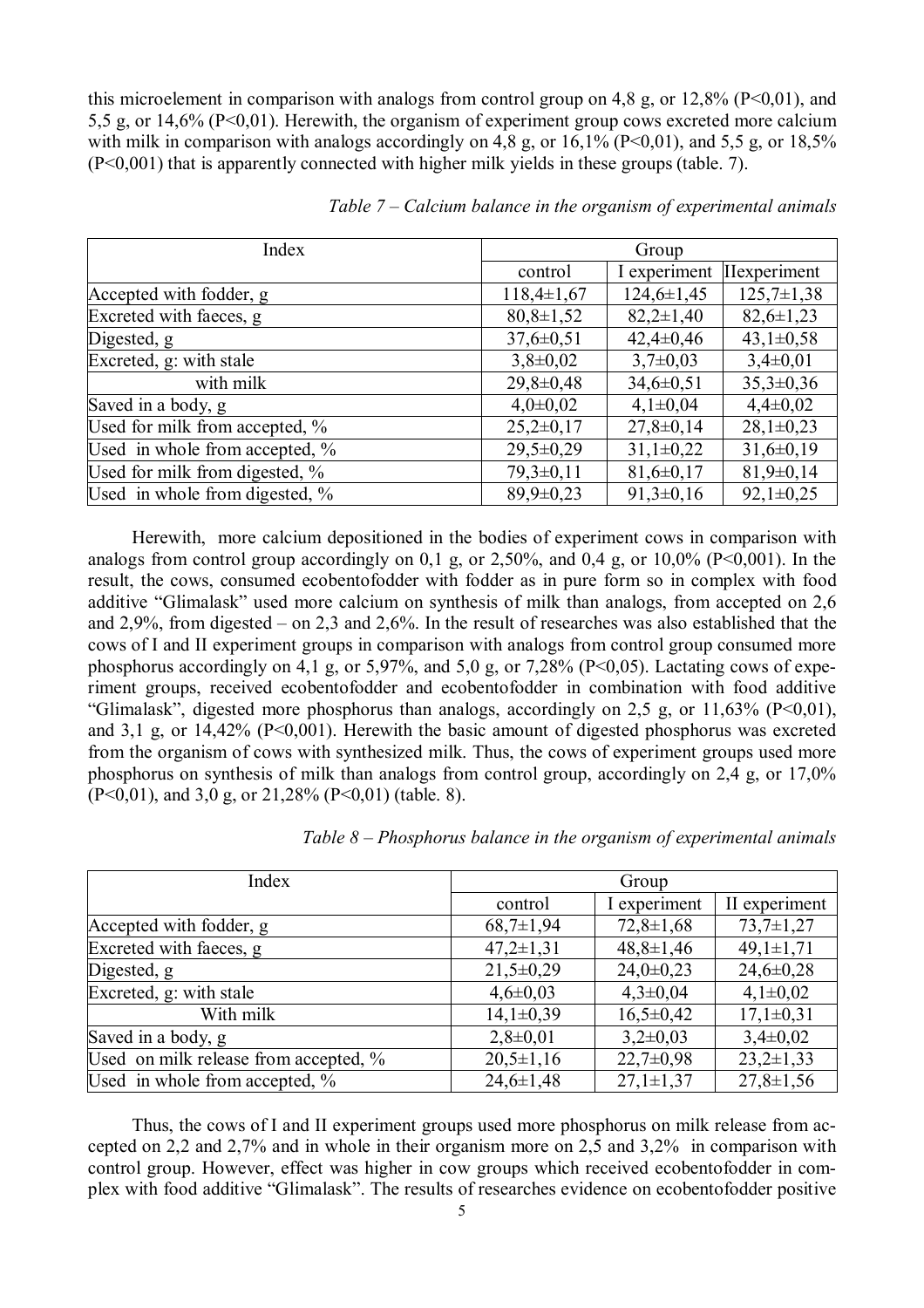effect on anatomical and biochemical blood compositions of experiment cows [2, 4, 5]. Thus, hematologic indexes of cow groups were marginally differed before an experiment. After conclusion of the milking operation (90 days) certain distinctions were determined according to anatomical and biochemical compositions. Thus, concentration of erythrocytes in the blood of cows, consumed ecobentofodder, increased accordingly on 4,85 g/l, or 4,43%, and 5,69 g/l, or 5,19%. Also insignificant tendency of leucocytes excess concentration in the blood of experiment cows was determined (table. 9).

| Index                 | Group                                 |               |               |  |
|-----------------------|---------------------------------------|---------------|---------------|--|
|                       | control                               | I experiment  | II experiment |  |
| Before the experiment |                                       |               |               |  |
| Erythrocytes, 10 /l   | $6,47\pm0,11$                         | $6,50+0,08$   | $6,46+0,05$   |  |
| Leucocytes, $10^9/1$  | $7,31+0,08$                           | $7,27+0,06$   | $7,30+0,08$   |  |
| Hemoglobulin, g/l     | $108,91 \pm 1,97$                     | $108,86+2,36$ | $109,03+2,14$ |  |
|                       | After 90 days of creep ration feeding |               |               |  |
| Erythrocytes, 10 /1   | $6,52+0,06$                           | $6,83+0,11$   | $6,901+0,13$  |  |
| Leucocyte, $10^9/1$   | $7,24+0,07$                           | $7,30+0,05$   | $7,35+0,07$   |  |
| Hemoglobulin, g/l     | $109,67+2,75$                         | $114,52+3,18$ | $115,36+3,04$ |  |

*Table 9 – Anatomical blood compositions of experiment cows*

Consumption of ecobentofodder in the ration of experiment cows as in pure form, so in complex with food additive "Glimalask" influenced on protein content and separate fractions in blood serum. It should be noted that amount of crude protein and albumen fraction in the cow blood serum of all experimental groups increased for a period of milking operation in connection with advanced feeding. However, cows of experiment groups had more significant alterations. Thus, crude protein content in the blood serum of animals from control group increased on 0,95 g/l, or 1,16% (Р<0,05), I experiment group – on 3,2 g/l, or 3,89% (Р<0,001), II – on 3,57 g/l, or 4,34% (Р<0,001), albumins – accordingly on 4,05 g/l, or 11,82% (P<0,001); 6,11 g/l, or 17,74% (P<0,001), and 6,73 g/l, or 12,69% (Р<0,001). However relation of albumins to crude protein in the cow blood of experiment groups in comparison with analogs from control was higher on 1,34 and 1,57% (table. 10).

| Index                        | Group                                 |                  |                |  |
|------------------------------|---------------------------------------|------------------|----------------|--|
|                              | control                               | I experiment     | II experiment  |  |
|                              | Before the experiment                 |                  |                |  |
| Crude protein, g/l           | $82,34\pm0,13$                        | $82,41\pm0,18$   | $82,37\pm0,17$ |  |
| Albumins, g/l                | $34,29\pm0,10$                        | $34,45\pm0,12$   | $34,18\pm0,15$ |  |
| Relation to crude protein, % | 41,65                                 | 41,81            | 41,50          |  |
| Globulins                    | $48,05\pm0,07$                        | $47,96 \pm 0,12$ | $48,19\pm0,15$ |  |
| Relation to crude protein, % | 58,35                                 | 58,19            | 58,50          |  |
|                              | After 90 days of creep ration feeding |                  |                |  |
| Crude protein, g/l           | $83,29\pm0,11$                        | $85,61\pm0,18$   | $85,94\pm0,14$ |  |
| Albumins, g/l                | $38,34\pm0,06$                        | $40,56 \pm 0.09$ | $40,91\pm0,09$ |  |
| Relation to crude protein, % | 46,04                                 | 47,38            | 47,61          |  |
| Globulins, g/l               | $44,95\pm0,07$                        | $45,05\pm0,11$   | $45,03\pm0,05$ |  |
| Relation to crude protein, % | 53,96                                 | 52,62            | 52,39          |  |

*Table 10 – Biochemical composition of experiment cows blood serum*

After 90 days of studied food additive feeding there was more protein in the animals blood serum of I and II experiment groups than in the control group on 2,22 g/l, or 2,79% (Р<0,001), and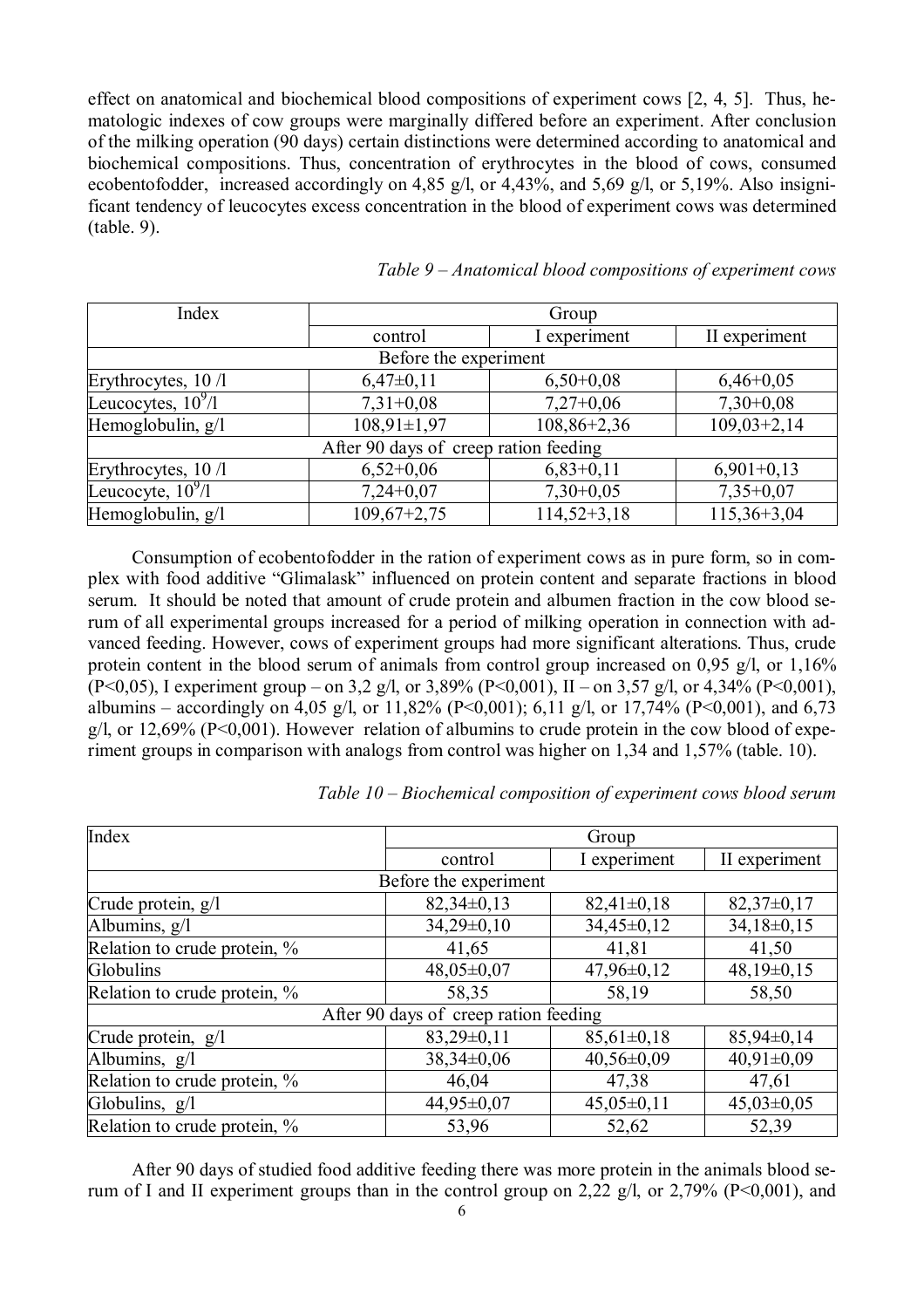2,65 g/l, or 3,19% (P<0,001), albumins – accordingly on 2,22 g/l, or 5,79% (P<0,001), and 2,57 g/l, or 6,71% (P<0,001).

Feeding of ecobentofodder to cows positively influenced on mineral substance contain in the blood of cows experiment groups. In the results of researches it was established that blood of the cows experiment groups contained more mineral substances and carotene. Mineral substances content in cow blood ranged within physiological standard. The blood of cows which consumed ecobentofodder with ration during 90 days contained more calcium than analogs from control group accordingly on 0.22 mmol/l, or  $8.34\%$  (P<0.05), and 0.26 mmol /l, or  $9.85\%$  (P<0.01), phosphorus – on 0.28 mmol/l, or 17,18% (P<0,01), and 0.31 mmol/l, or 19,02% (P<0,001). Significant differences were determined in terms of ferrum, cuprum and zinc content in favor of experiment group cows (table. 11).

| Index              |                  | Группа           |                  |  |
|--------------------|------------------|------------------|------------------|--|
|                    | control          | I experiment     | II experiment    |  |
| Calcium, mmol /l   | $2,64\pm0,04$    | $2,86\pm0,03$    | $2,90\pm0,04$    |  |
| Phosphorus, mmol/l | $1,63\pm0,02$    | $1,91\pm0,03$    | $1,94\pm0,02$    |  |
| Ferrum, mcmol/l    | $23,06\pm0,94$   | $26,52\pm0,81$   | $26,54\pm0,90$   |  |
| Cuprum, memol /l   | $13,54\pm0.82$   | $15,81\pm0,73$   | $15,90\pm0,67$   |  |
| Zinc, mcmol $\ell$ | $13,98 \pm 1,13$ | $16,92 \pm 1,25$ | $17,04 \pm 1,08$ |  |

*Table 11 – Mineral content in the blood of experimental cows (M±m)*

Research of lysozymic, bacillicidal, phagocytic activity of experimental cows leucocytes was conducted in the period of the highest organism tension (milking operation).

In the process of researches it was determined that ecobentofodder significantly influenced on indexes of cow experimental groups autarcesis. Thus, lysozymic activity of cows which ate ecobentofodder was higher in comparison with analogs from control group on 0,45 and 3,06% (P<0,01), bacillicidal – on 2,25 (P<0,01) and 3,60% (P<0,01), phagocytic – on 2,39 (P<0,01) and 2,64% (Р<0,01) (table. 12).

.

| Index                    | Group            |                |                  |
|--------------------------|------------------|----------------|------------------|
|                          | control          | I experiment   | II experiment    |
| Lysozymic activity, $\%$ | $34,78 \pm 0,28$ | $35,23\pm0,37$ | $36,84\pm0,32$   |
| Bactericidal activity, % | $45,36 \pm 0,30$ | $46,61\pm0,43$ | $47,96 \pm 0,40$ |
| Phagocytic activity, %   | $38,45\pm0,47$   | $38,84\pm0,35$ | $39,89\pm0,42$   |
| Phagocytic index         | $4,83\pm0,06$    | $4,98\pm0,04$  | $5,04\pm0,06$    |

Phagocytic index of cows experiment groups was higher accordingly on  $0.35$  (P<0,01) and 0,53 (Р<0,01). Consequently, entering of ecobentofodder in lactating cow ration contributed to increasing of their autarcesis. The highest results were observed during the conjunctive use of ecobentofodder with food additive "Glimalask".

The results of our researches showed rather high efficiency of food additive using of ecobentofodder in lactating cows rations as in pure form, so in complex with food additive "Glimalask". The animals which received studied food additives with ration had higher milk yield and improvement of milk qualitative indexes. Thus, the cows which consumed with ration ecobentofodder and ecobentofodder in complex with food additive "Glimalask", excelled analogs from control group by milk yield accordingly on 169,4 kg, or  $3,51\%$ , and  $317,0$  kg, or  $6,56\%$  (P<0,05). According to fat weight fraction in milk the cows of I и II experiment groups excelled analogs accordingly on 0,04 and 0,06% (P<0,01), protein – on 0,04 and 0,07%. The cows from I and II experiment groups at an average for a lactation gave more on 8.6 kg, or 4,62%, and 15.3 kg, or 8,21% ( $P \le 0.05$ ), pro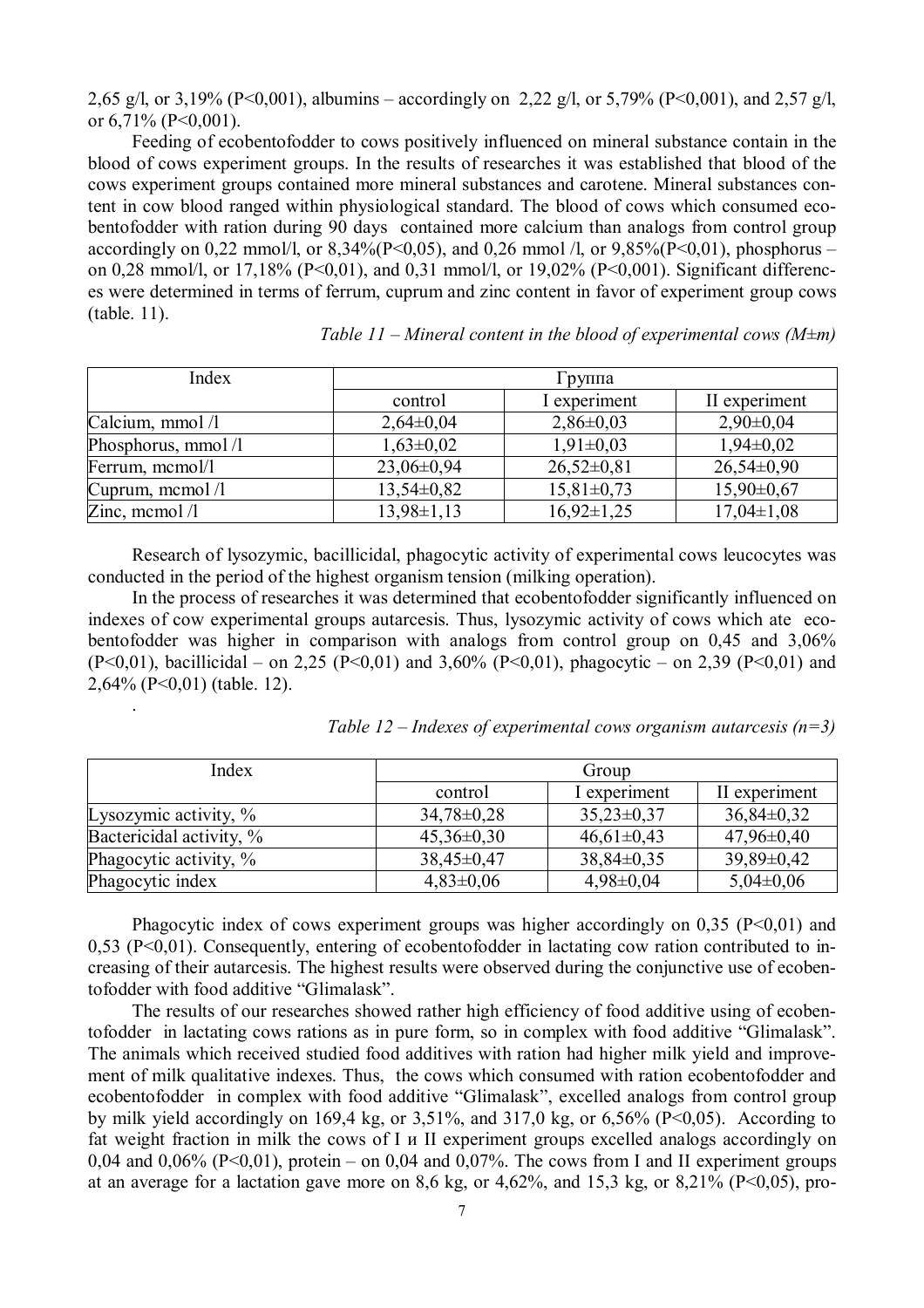tein – on 7,3 kg, or 4,82%, and 13,6 kg, or 8,97% ( $P<0.05$ ) in comparison with analogs which did not consume creep ration (table. 13).

| Index                                    | Group          |                |                |
|------------------------------------------|----------------|----------------|----------------|
|                                          | control        | experiment     | II experiment  |
| Milk yield for 305 days of lactation, kg | $4832,3+86,55$ | $5001,7+84,19$ | $5149,3+91,76$ |
| Fat weight fraction, %                   | $3,86+0,03$    | $3,90+0,02$    | $3,92+0,02$    |
| Fat amount, kg                           | $186,5+3,68$   | $195,1+3,91$   | $201,8+4,19$   |
| Protein weight fraction, %               | $3,14+0,02$    | $3,18+0,03$    | $3,21+0,03$    |
| Protein amount, kg                       | $151,7+2,93$   | $159,0+3,62$   | $165,3+3,40$   |

*Table 13 – Milk production of experiment cows*

Consequently, entering of ecobentofodder in the ration of lactating cows contributed to increasing of milk yield, milk fat and protein content. However ecobentofodder expressed the highest efficiency in complex with food additive "Glimalask". The results of milk analysis collected from the cows of I и II experiment groups after 90-days consuming of ecobentofodder, showed that fat weight fraction in their milk was higher than analogs' from control group on 0,07 and 0,08%, protein – on 0,05 and 0,07%, including casein – on 0,05 and 0,08%, dry substance was more on 0,16 and  $0,21\%$  (P<0,05), DNMR – on 0,09 and 0,13% (P<0,05) (table. 14).

| Index                              | Group            |                  |                  |
|------------------------------------|------------------|------------------|------------------|
|                                    | control          | I experiment     | II experiment    |
| Fat weight fraction, %             | $3,84\pm0,02$    | $3,91\pm0,03$    | $3,92\pm0,03$    |
| Protein weight fraction, %         | $3,13\pm0,03$    | $3,78 \pm 0,02$  | $3,20\pm0,02$    |
| Including casein, %                | $2,72\pm0,01$    | $2,77\pm0,02$    | $2,80\pm0,04$    |
| Lactose, %                         | $4,73\pm0,03$    | $4,76 \pm 0.02$  | $4,78\pm0,03$    |
| Dry substance, %                   | $12,42\pm0,06$   | $12,58 \pm 0.07$ | $12,63\pm0,06$   |
| DNMR, %                            | $8,58\pm0.04$    | $8,67\pm0,05$    | $8,71\pm0,03$    |
| Ashes, $\%$                        | $0,72\pm0,001$   | $0,73\pm0,002$   | $0,73\pm0,002$   |
| Density, $g/cm3$                   | $1,029\pm0,005$  | $1,029\pm0,004$  | $1,030\pm0,002$  |
| Titratable acidity, <sup>o</sup> T | $17,36 \pm 0.06$ | $17,33\pm0.08$   | $17,34\pm0.07$   |
| Rennin coagulation property, min.  | $40,65 \pm 2,32$ | 38,10±2,97       | $38,41 \pm 1,73$ |
| Heat stability group               |                  |                  |                  |
| Body cell content, thous./ cm      | $123,8+3,67$     | $119,5 \pm 2,96$ | $116,7\pm4,19$   |

*Table 14 – Milk quality indexes of experiment cows on 3rd month of lactation* 

Density of experiment group milk cows was virtually equal. Titratable acidity was lower and milk rennin coagulation property was more intense in experiment group cows. Content of body cells was lower in the milk of cows, consuming ecobentofodder accordingly on 3,47 and 5,73. Using of ecobentofodder in pure form and in complex with food additive "Glimalask" is economically effectually. Thus, calculations showed that extra charges on ecobentofodder and food additive "Glimalask" acquirement comprised 740,0 and 820 roubles (table. 15).

| Table 15 - Milk production economic benefit |  |
|---------------------------------------------|--|
|                                             |  |

| Index                             | Group              |                    |                  |
|-----------------------------------|--------------------|--------------------|------------------|
|                                   | control            | 1 experiment       | II experiment    |
| Milk yield in physical weight, kg | $4832,3 \pm 86,55$ | $5001.7 \pm 84.19$ | $5149,3\pm91,76$ |
| Milk yield (fatness $3,4\%$ ), kg | 5486,1             | 5737.2             | 5997,4           |